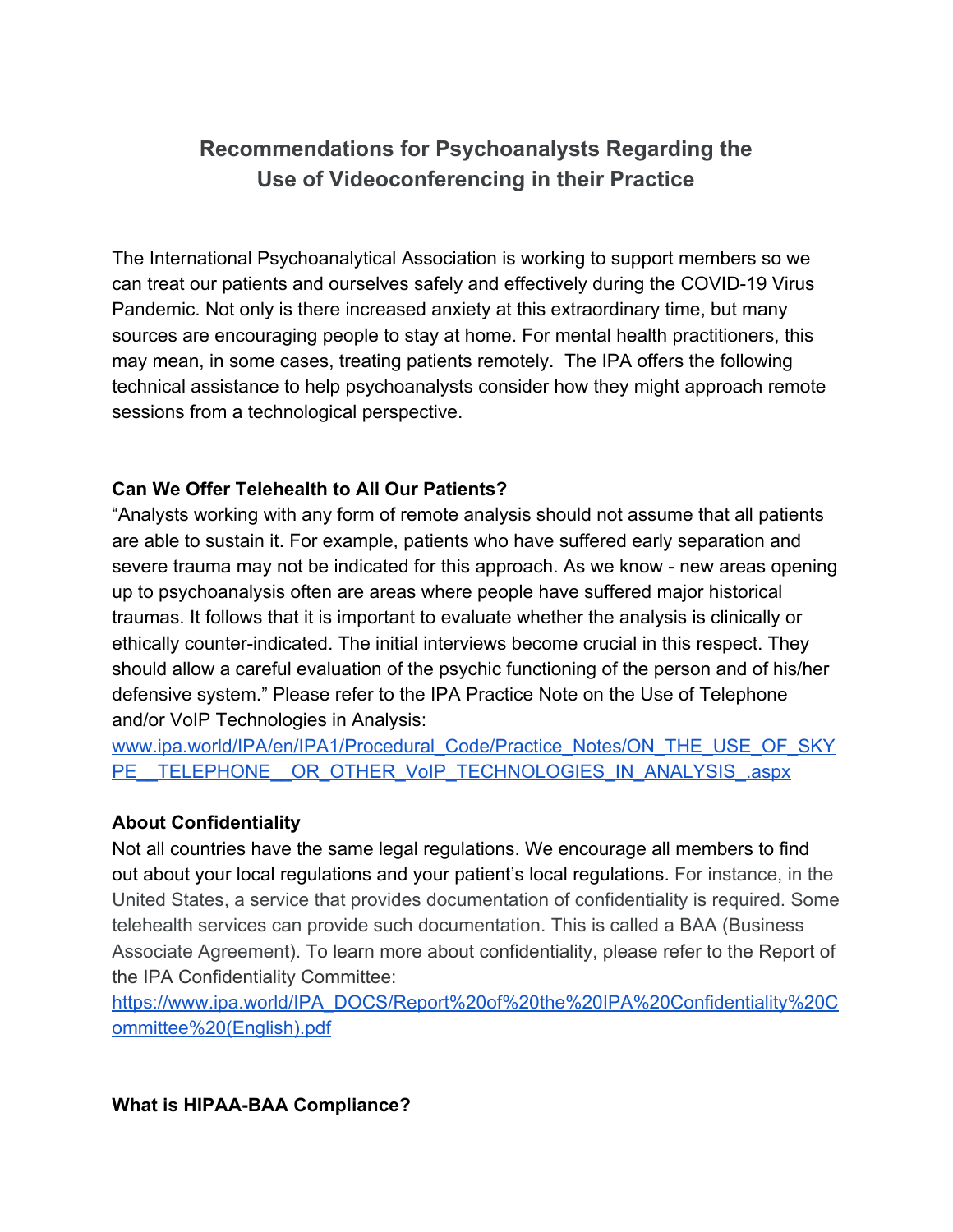The HIPAA (Health Insurance Portability and Accountability Act) is US legislation that provides security provisions to keep patients' information safe. HIPAA regulations have been a cornerstone for setting and raising security standards in healthcare, and telehealth technologies make it easier for health organizations and professionals to remain compliant. You will find at the end of this document a list of some popular HIPAA-BAA compliant telehealth services.

Remote analysis takes place in a setting that may be less private, secure, more unpredictable and more easily disrupted. The IPA wants to underline the impact that a different setting may have on the containing and interpretative function of analysts who are faced with situations for which they had little or no training or clinical discussions.

# **General Guidelines for Psychoanalysts Considering the uses of Video Conferencing**

# **Prepare with your Patient**

.

It is important to spend time with your patient discussing the modified setting. Make sure to talk about the new schedule if applicable, duration of the session, who will call whom, what technology you are going to use to video-conference, a Plan B if the Wi-Fi fails and electronic payments when applicable. Most of the technological recommendations apply to your patient as well. You should talk about these with them when possible, keeping in mind that while we are responsible for managing our own technical environment, our patient has the right to follow, or not follow, our recommendations. As always, we can only invite associations, offer interpretations, and do our best to contain our patient's anxiety.

#### **About Your Wi-Fi Connection**

It is recommended to use a wired connection (LAN cable) connected directly to your computer instead of wireless Wi-Fi for a more stable connection during a video call. If using a cable is not an option, try moving your device closer to the Wi-Fi hotspot or router. You may need to consider upgrading your Internet bandwidth service for a better video experience--and remember to pay your Wi-Fi and cellphone service on time. Some members with 5G cell phones have reported that these have better connectivity than using Wi-Fi. If an unknown technical issue occurs when you are connected, disconnect and try dialing in again to see if the connection improves.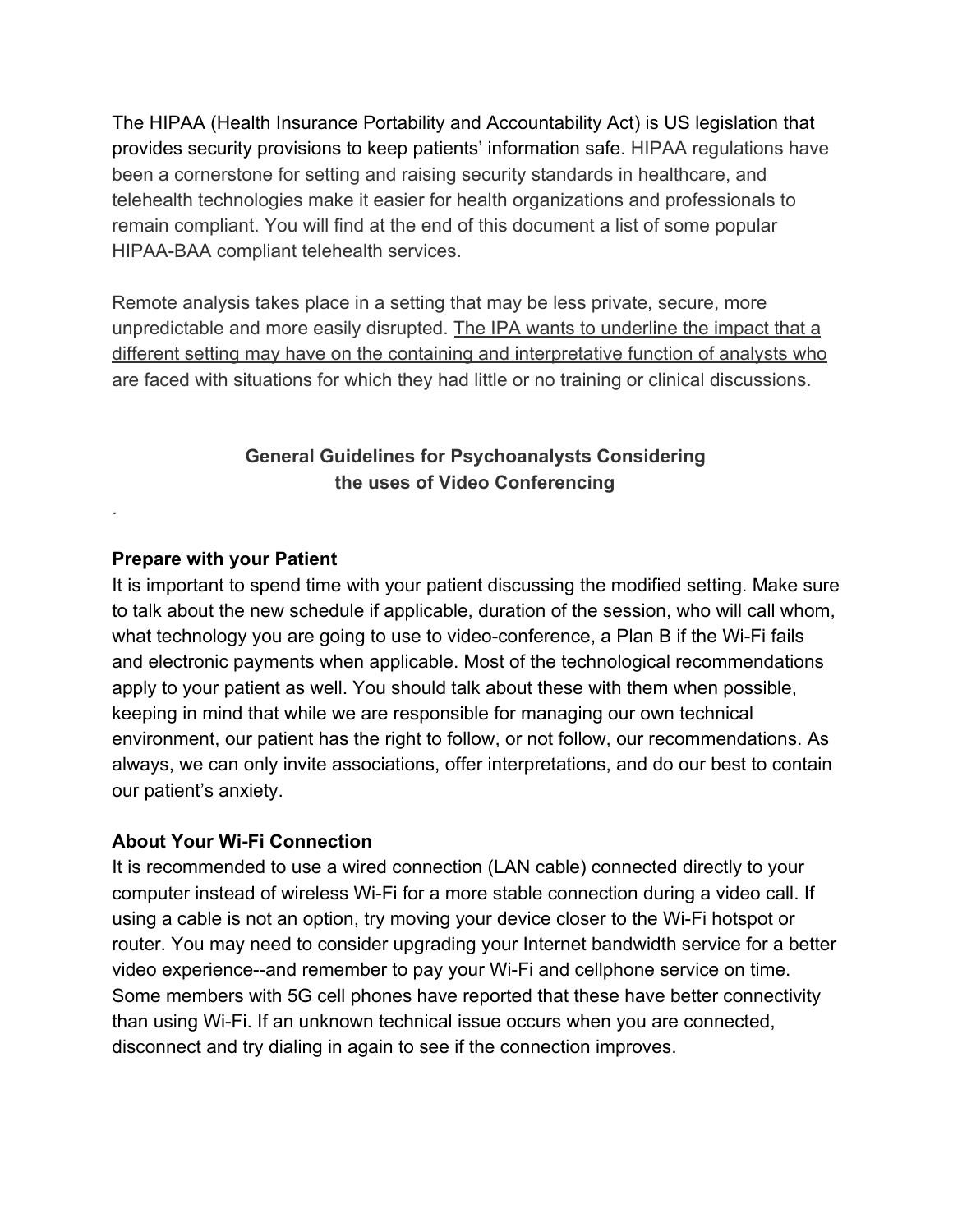

#### **Choose a Quiet, Secure, Private, and Comfortable Environment if Possible**

If you're not connecting from your office, make sure you're in a place you won't be interrupted. This seems obvious, but we often forget about dogs barking, voices of family members, and other common background noises. You may want to lock your door to avoid people coming in and out while you are on a call. You may also wish to use a headset to block out background noise yourself. Pets and children are natural distractors. Expect the unexpected. Sounds and interruptions on both ours and the patient's end are common. Remember we are sharing the same virtual sound environment as our patient. Please do your best to always meet from the same place during this period of time, although that is not always possible.

#### **Lighting, Video, and the Couch**

Make sure your room is lit well enough for your face to be seen clearly during the call. LED dimmable lights are recommended because they keep your working area cooler and you can adapt brightness for day or night conditions. Make sure not to have a window or strong light behind you as this will cause your face to be in shadow. Ensure the background is as neutral as possible, keeping in mind that any decoration will inevitably trigger phantasy. You might consider centering yourself in the middle of the video frame with your head nearly touching the top of the frame. If possible, set your camera to include your upper body. Mind that body language and facial expressions communicate a lot especially if you were using the couch before moving online. Some patients that lie down on a couch might prefer not to see the analyst during the remote session. They can do this by turning off the video option or by placing the device/ video screen in a position in which they cannot see it. The risk of doing this is that if the connection suddenly fails, the patient may not be aware of this situation and will continue talking.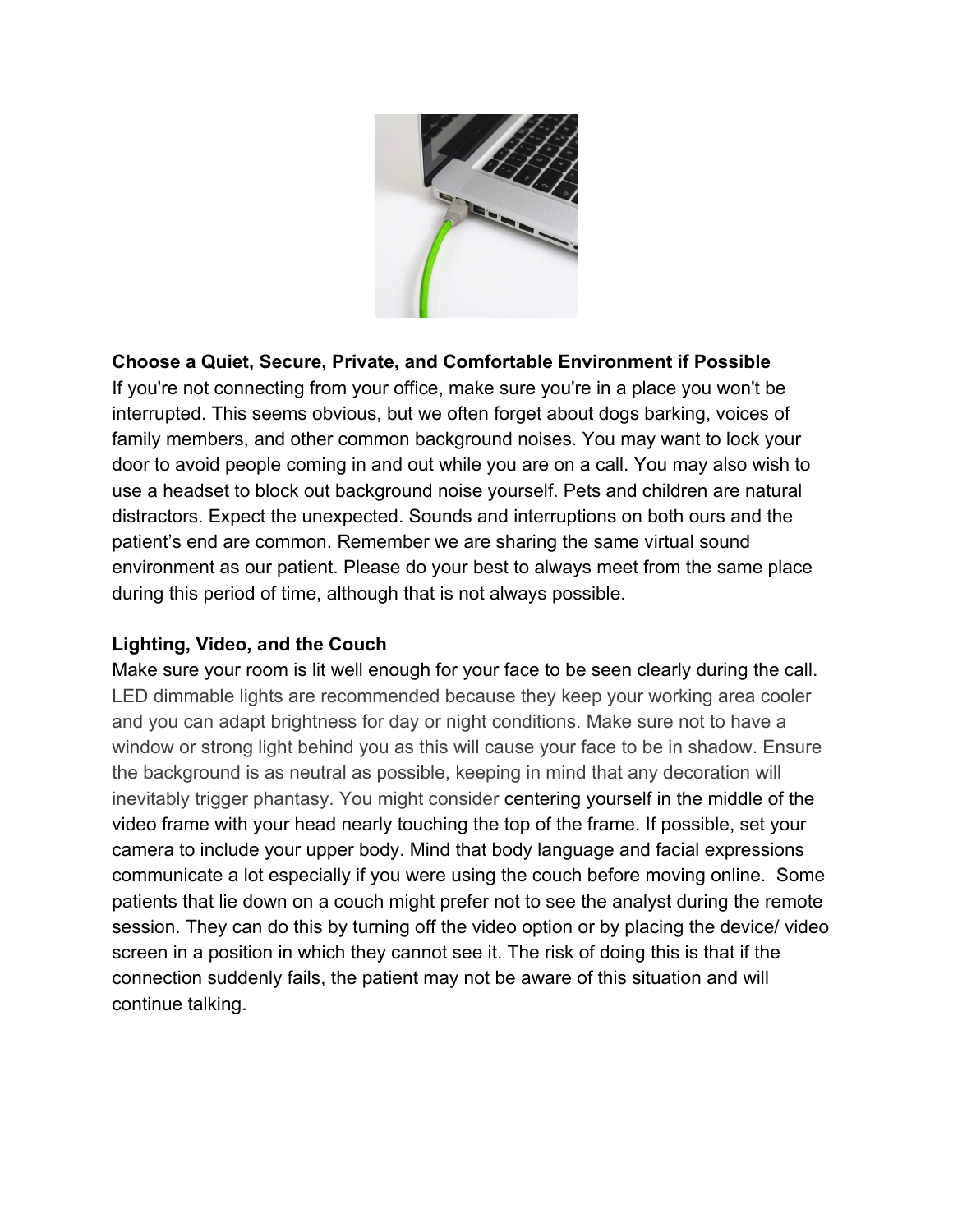

# **Keep your Screen in a Fixed Position**

If you are using a laptop or computer this won't be a problem. When using tablets or smartphones, it is recommended to keep them in a fixed position. You may consider acquiring an adjustable table stand for your tablets/cellphones. Some analysts working with young patients or with patients with a different cultural background, or using a second language to communicate with their analyst, will find it useful to have a dry-erase board near to write down words, etc., and hold the board up to the camera. If you opt to do this, be aware that the image may appear reversed to your patient. To remedy this, some telehealth services offer the Disable Mirror Effect option.





#### **Audio**

The built-in mic and speakers on your computer or mobile device might not pick up your audio as clearly as a headset. If possible, use a USB headset plugged into your computer, or headphones with a mic plugged into your mobile device. To protect your patients' privacy, you may advise them to use headphones so that your voice will not be overheard by others.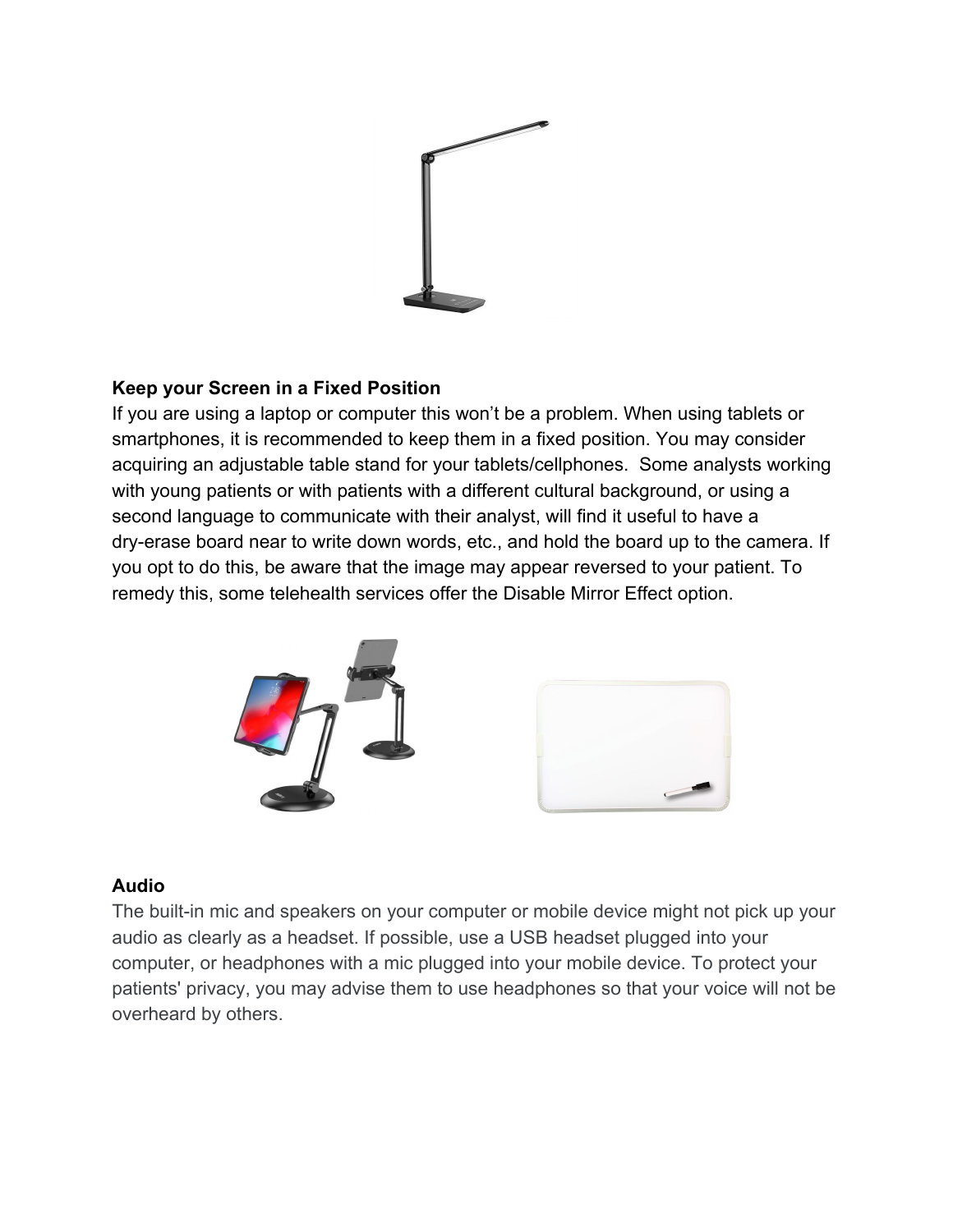

# **Do a Test Call to Practice and Make Sure Everything Works**

It is advisable to test your equipment in advance. If you are new to these technologies, ask a colleague, family member, or friend to practice with you. Familiarize yourself with how to receive or start a call. Know where the video and audio settings are located. Try to see your screen from your patient's perspective beforehand.

# **Dress as Normal - With Some Considerations**

Try to avoid distracting colors or using huge headsets. Wearing clothing with complicated patterns uses more bandwidth and may affect your video quality. You never know if you're going to have to get up suddenly or whether the camera might move or fall. Wear professional clothing for your video calls. If you use glasses, be aware that your computer or cellphone screen might be reflected on your glasses' surface and perceived by your patient.

#### **Digital Distractors**

Turn off or put to sleep all devices other than the one you are using to make the call, including watches, laptops, tablets, and other phones. If using a smartphone or computer, do your best to quit from all programs other than the one you are using and turn off all notifications if you can. If you are using audio-only be sure to put your phone screen-side down to avoid being distracted. If using a smartphone, there is always the possibility of having an incoming call. Disconnect your cell service if possible, leaving your Internet service on.

#### **A Plan-B is Always Welcome**

Sometimes the patient's Wi-Fi may fail, or ours. Talk about this possibility with your patient and discuss a Plan-B to address the problem. Using text messages as backup is useful. Many members in the Latin-America and Europe regions are using WhatsApp in their cell-phones. Some members are using WeChat. Both are convenient but be aware that if you plan to use instant messages, some of these applications require the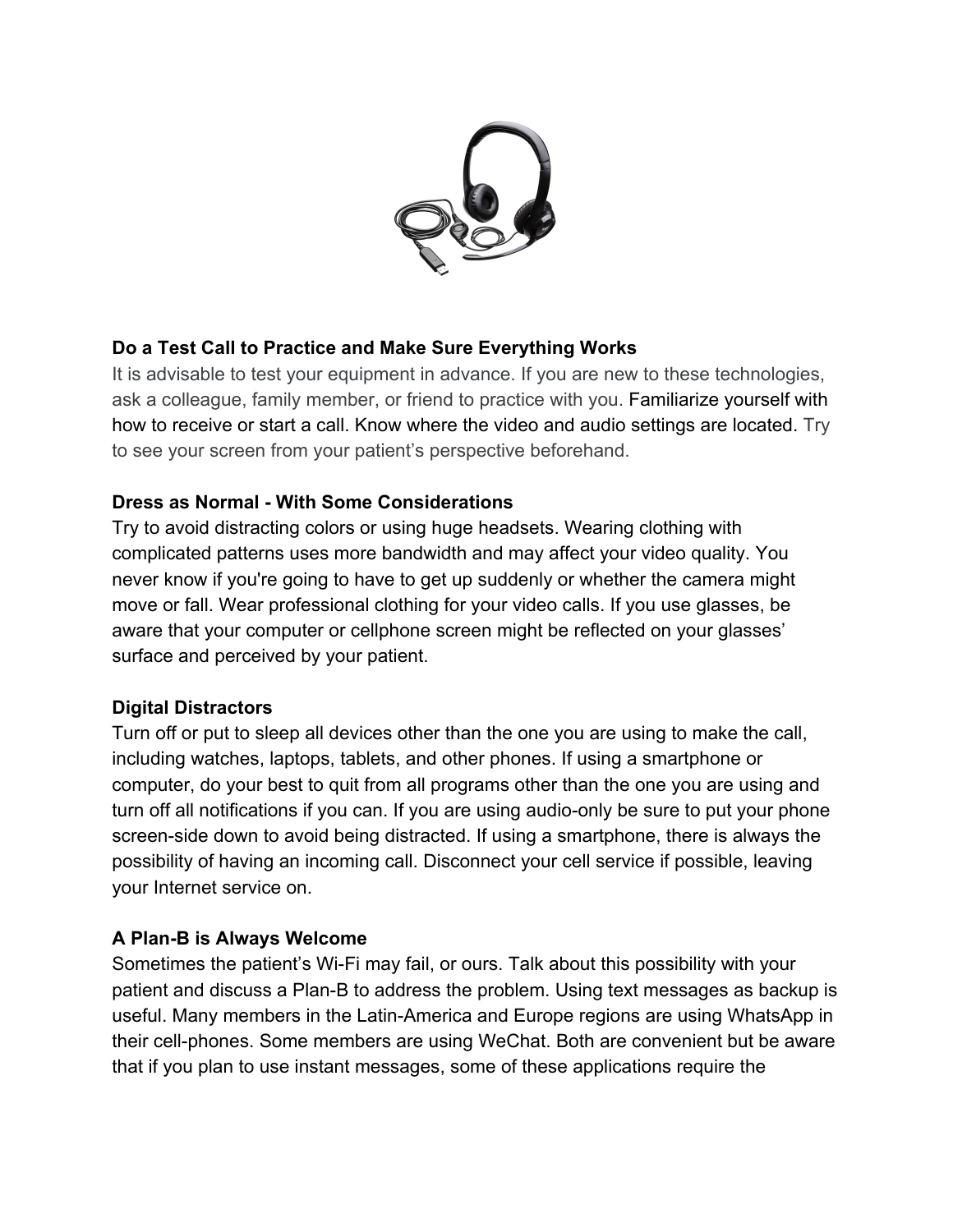disclosure of your cell phone number and these messages are not HIPAA-BAA compliant.

# **What Video-Conference Technology Should We Use?**

As mentioned before, HIPAA compliance is specific to the US but assures confidentiality. There are some options for those who want to provide a HIPAA-BAA compliant telehealth service for their patients. Skype and Facetime are popular. Unfortunately, none of these services appears to be HIPAA-BAA compliant. Other services being used by some members follow. Bear in mind there are many others. We are not endorsing the use of any particular application and some of these companies might be overwhelmed with the increased demand for services.

- Doxy.Me has a free HIPAA-BAA service. <https://doxy.me/>
- thera-LINK has paid plans that are HIPAA-BAA compliant. <https://www.thera-link.com/pricing/>
- VSee has a free HIPAA-BAA service. <https://vsee.com/hipaa>
- Zoom has paid plans that are HIPAA-BAA compliant (10 licenses/\$200). They also offer free non-HIPAA-BAA accounts. <https://zoom.us/healthcare>

As we all know, the situation is evolving constantly and we will be updating the contents of this paper appropriately. We are all in this together – and we will get through this, together.

#### **Prepared by:**

Luis Alejandro Nagy, Chair of the IPA Social Media Committee. California, USA. Chris Heath - IPA Social Media Committee. Texas, USA. Karen Dougherty, IPSO Rep - IPA Social Media Committee. Toronto, Canada.

March 16th, 2020.

#### **References:**